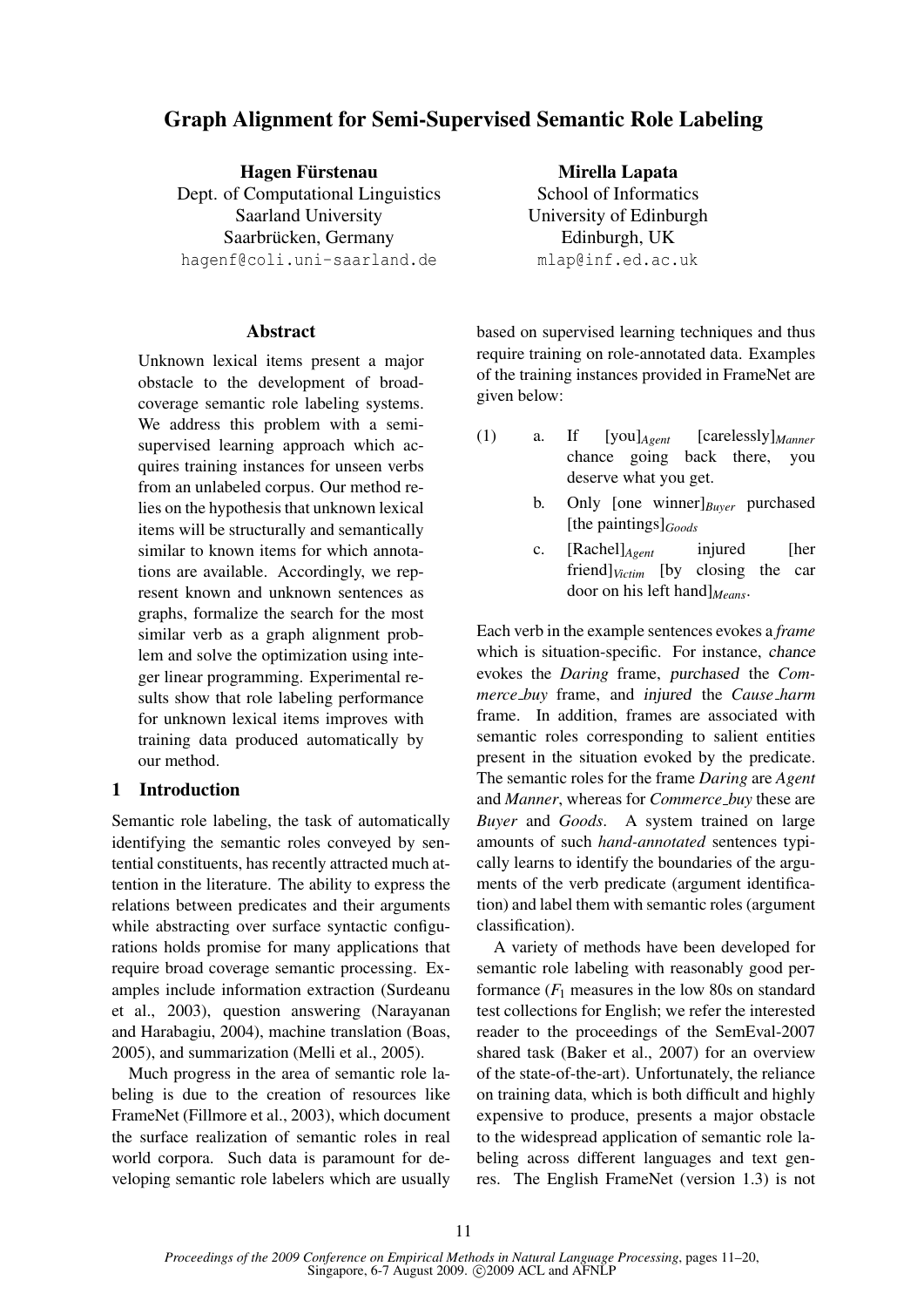a small resource — it contains 502 frames covering 5,866 lexical entries and 135,000 annotated sentences. Nevertheless, by virtue of being under development it is incomplete. Lexical items (i.e., predicates evoking existing frames) are missing as well as frames and annotated sentences (their number varies greatly across lexical items). Considering how the performance of supervised systems degrades on out-of-domain data (Baker et al., 2007), not to mention unseen events, semisupervised or unsupervised methods seem to offer the primary near-term hope for broad coverage semantic role labeling.

In this work, we develop a semi-supervised method for enhancing FrameNet with additional annotations which could then be used for classifier training. We assume that an initial set of labeled examples is available. Then, faced with an unknown predicate, i.e., a predicate that does not evoke any frame according to the FrameNet database, we must decide (a) which frames it belongs to and (b) how to automatically annotate example sentences containing the predicate. We solve both problems jointly, using a graph alignment algorithm. Specifically, we view the task of inferring annotations for new verbs as an instance of a structural matching problem and follow a graph-based formulation for pairwise global network alignment (Klau, 2009). Labeled and unlabeled sentences are represented as dependencygraphs; we formulate the search for an optimal alignment as an integer linear program where different graph alignments are scored using a function based on semantic and structural similarity. We evaluate our algorithm in two ways. We assess how accurate it is in predicting the frame for an unknown verb and also evaluate whether the annotations we produce are useful for semantic role labeling.

In the following section we provide an overview of related work. Next, we describe our graphalignment model in more detail (Section 3) and present the resources and evaluation methodology used in our experiments (Section 4). We conclude the paper by presenting and discussing our results.

# 2 Related Work

Much previous work has focused on creating FrameNet-style annotations for languages other than English. A common strategy is to exploit parallel corpora and transfer annotations from

English sentences onto their translations (Pado´ and Lapata, 2006; Johansson and Nugues, 2006). Other work attempts to automatically augment the English FrameNet in a monolingual setting either by extending its coverage or by creating additional training data.

There has been growing interest recently in determining the frame membership for unknown predicates. This is a challenging task, FrameNet currently lists 502 frames with example sentences which are simply too many (potentially related) classes to consider for a hypothetical system. Moreover, predicates may have to be assigned to multiple frames, on account of lexical ambiguity. Previous work has mainly used WordNet (Fellbaum, 1998) to extend FrameNet. For example, Burchardt et al. (2005) apply a word sense disambiguation system to annotate predicates with a WordNet sense and hyponyms of these predicates are then assumed to evoke the same frame. Johansson and Nugues (2007) treat this problem as an instance of supervised classification. Using a feature representation based also on WordNet, they learn a classifier for each frame which decides whether an unseen word belongs to the frame or not. Pennacchiotti et al. (2008) create "distributional profiles" for frames. Each frame is represented as a vector, the (weighted) centroid of the vectors representing the meaning of the predicates it evokes. Unknown predicates are then assigned to the most similar frame. They also propose a WordNet-based model that computes the similarity between the synsets representing an unknown predicate and those activated by the predicates of a frame.

All the approaches described above are typebased. They place more emphasis on extending the lexicon rather than the annotations that come with it. In our earlier work (Fürstenau and Lapata, 2009) we acquire new training instances, by projecting annotations from existing FrameNet sentences to new unseen ones. The proposed method is token-based, however, it only produces annotations for known verbs, i.e., verbs that FrameNet lists as evoking a given frame.

In this paper we generalize the proposals of Pennacchiotti et al. (2008) and Fürstenau and Lapata (2009) in a unified framework. We create training data for semantic role labeling of unknown predicates by projection of annotations from labeled onto unlabeled data. This projection is con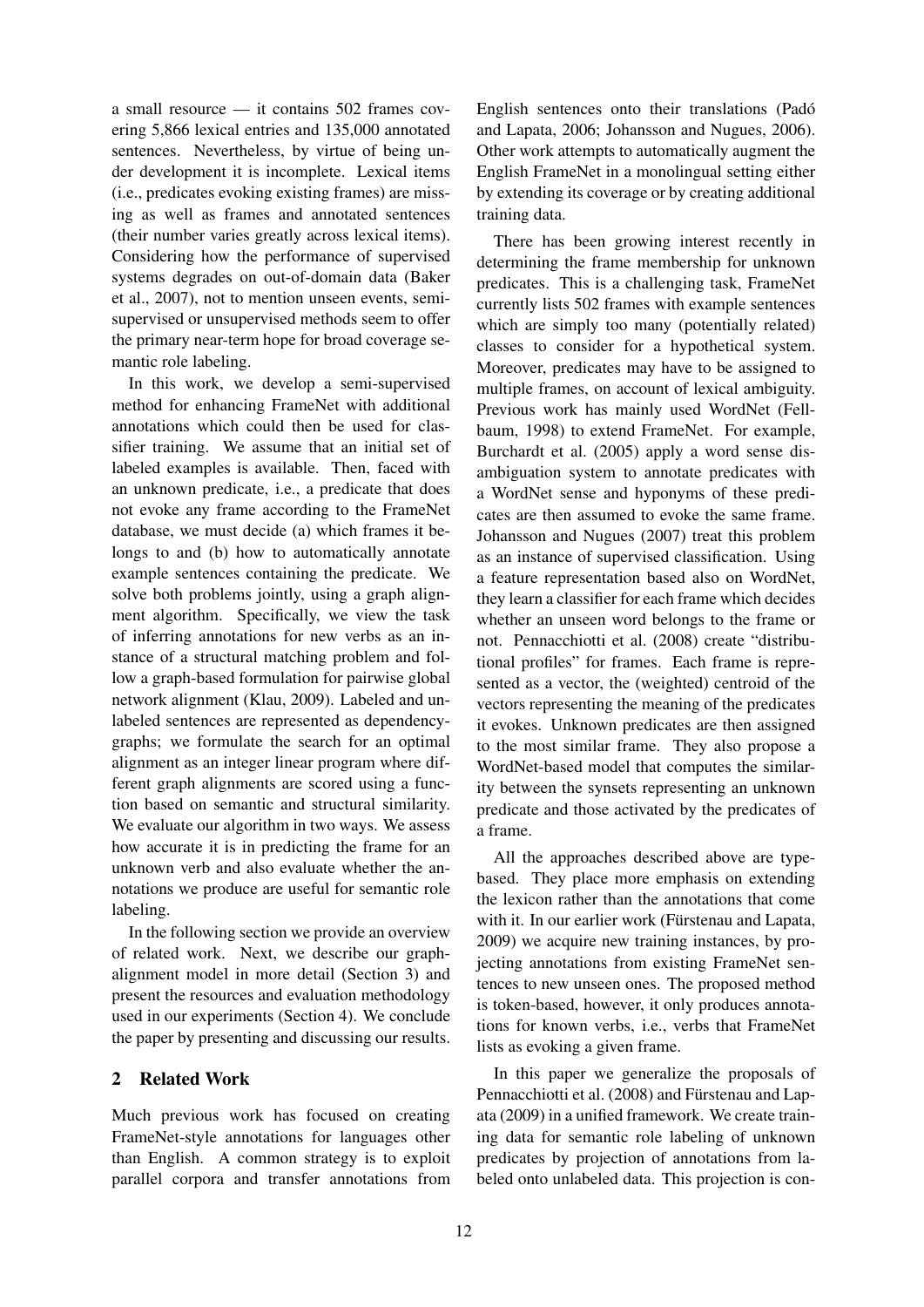ceptualized as a graph alignment problem where we seek to find a globally optimal alignment subject to semantic and structural constraints. Instead of predicting the same frame for each occurence of an unknown predicate, we consider a set of candidate frames and allow projection from any labeled predicate that can evoke one of these frames. This allows us to make instance-based decisions and thus account for predicate ambiguity.

# 3 Graph Alignment Method

Our approach acquires annotations for an unknown frame evoking verb by selecting sentences featuring this verb from a large unlabeled corpus (the *expansion* corpus). The choice is based upon a measure of similarity between the predicate-argument structure of the unknown verb and those of similar verbs in a manually labeled corpus (the *seed* corpus). We formulate the problem of finding the most similar verbs as the search for an optimal graph alignment (we represent labeled and unlabeled sentences as dependency graphs). Conveniently, this allows us to create labeled training instances for the unknown verb by projecting role labels from the most similar seed instance. The annotations can be subsequently used for training a semantic role labeler.

Given an unknown verb, the first step is to narrow down the number of frames it could potentially evoke. FrameNet provides definitions for more than 500 frames, of which we entertain only a small number. This is done using a method similar to Pennacchiotti et al. (2008). Each frame is represented in a semantic space as the centroid of the vectors of all its known frame evoking verbs. For an unknown verb we then consider as frame candidates the *k* closest frames according to a measure of distributional similarity (which we compute between the unknown verb's vector and the frame centroid vector). We provide details of the semantic space we used in our experiments in Section 4.

Next, we compare each sentence featuring the unknown verb in question to labeled sentences featuring known verbs which according to FrameNet evoke any of the *k* candidate frames. If sufficiently similar seeds exist, the unlabeled sentence is annotated by projecting role labels from the most similar one. The similarity score of this best match is recorded as a measure of the quality (or reliability) of the new instance. After carrying out this pro-



Figure 1: Annotated dependency graph for the sentence *Old Herkimer blinked his eye and nodded wisely.* The alignment domain is indicated in bold face. Labels in italics denote frame roles, whereas grammatical roles are rendered in small capitals. The verb blink evokes the frame *Body Movement*.

cedure for all sentences in the expansion corpus featuring an unknown verb, we collect the highest scoring new instances and add them back to our seed corpus as new training items. In the following we discuss in more detail how the similarity of predicate-argument structures is assessed.

#### 3.1 Alignment Scoring

Let *s* be a semantically labeled dependency graph in which node  $n_{FEF}$  represents the frame evoking verb. Here, we use the term "labeled" to indicate that the graph contains semantic role labels in addition to grammatical role labels (e.g., subject or object). Let *g* be an unlabeled graph and *ntarget* a verbal node in it. The "unlabeled" graph contains grammatical roles but no semantic roles. We wish to find an alignment between the predicate-argument structures of *nFEE* and *ntarget*, respectively. Such an alignment takes the form of a function σ from a set *M* of nodes of *s* (the *alignment domain*) to a set *N* of nodes of *g* (the *alignment range*). These two sets represent the relevant predicate-argument structures within the two graphs; nodes that are not members of these sets are excluded from any further computations.

If there were no mismatches between (frame) semantic arguments and syntactic arguments, we would expect all roles in *s* to be instantiated by syntactic dependents in  $n_{FEE}$ . This is usually the case but not always. We cannot therefore sim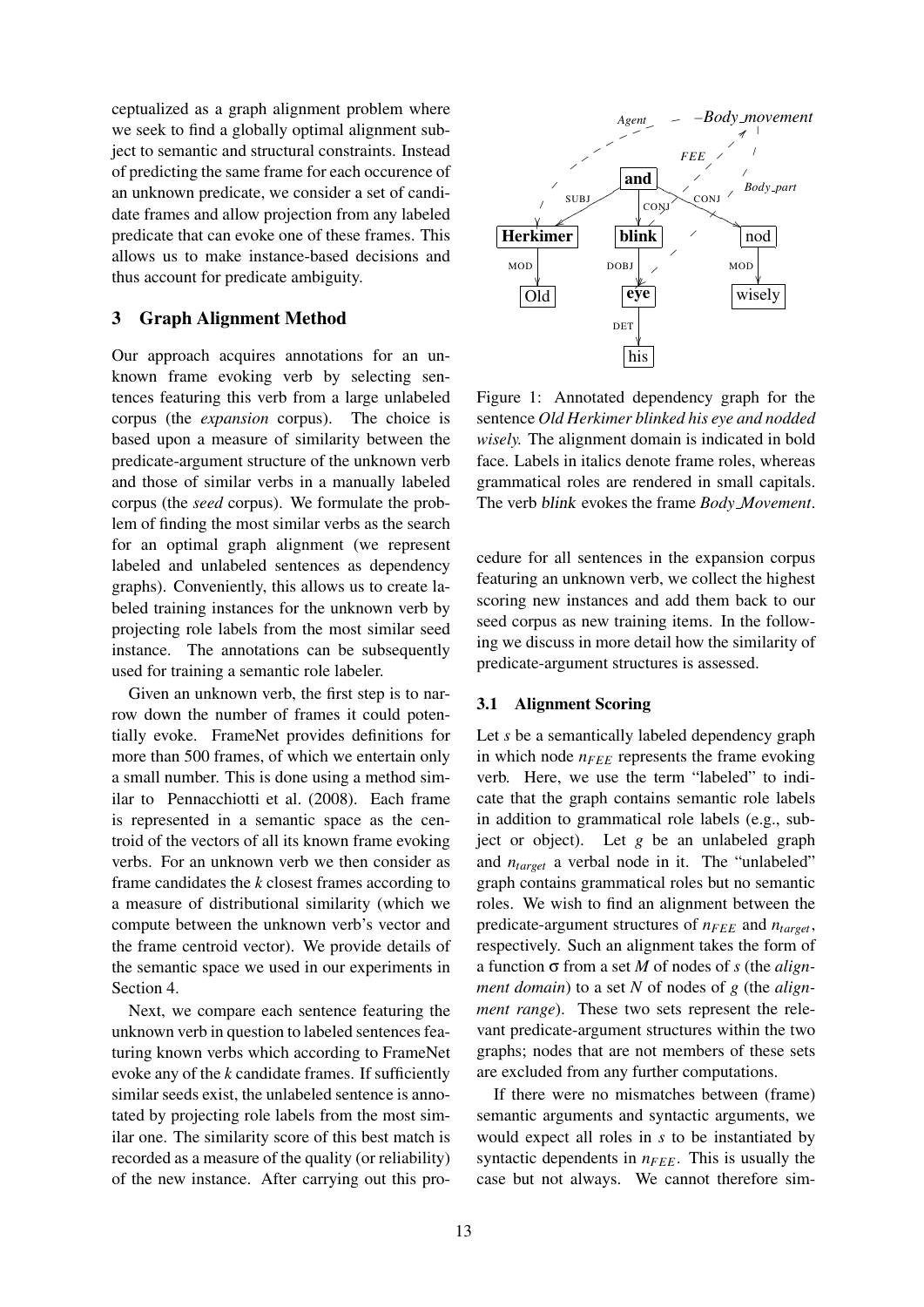ply define *M* as the set of direct dependents of the predicate, but also have to consider *complex paths* between  $n_{FEE}$  and role bearing nodes. An example is given in Figure 1, where the role *Agent* is filled by a node which is not dominated by the frame evoking verb blink; instead, it is connected to *blink* by the complex path  $(CONJ^{-1}, SUBJ)$ . For a given seed *s* we build a list of all such complex paths and also include all nodes of *s* connected to *nFEE* by one of these paths. We thus define the alignment domain *M* as:

- 1. the predicate node *nFEE*
- 2. all direct dependents of  $n_{FEE}$ , except auxiliaries
- 3. all nodes on complex paths originating in  $n_{FEE}$
- 4. single direct dependents of any preposition or conjunction node which is in (2) or end-point of a complex path covered in (3)

The last rule ensures that the semantic heads of prepositional phrases and conjunctions are included in the alignment domain.

The alignment range *N* is defined in a similar way. However, we cannot extract complex paths from the unlabeled graph *g*, as it does not contain semantic role information. Therefore, we use the same list of complex paths extracted from *s*. Note that this introduces an unavoidable asymmetry into our similarity computation.

An alignment is a function  $\sigma : M \to N \cup \{\varepsilon\}$ which is injective for all values except  $\varepsilon$ , i.e.,  $\sigma(n_1) = \sigma(n_2) \neq \varepsilon \Rightarrow n_1 = n_2$ . We score the similarity of two subgraphs expressed by an alignment function  $\sigma$  by the following term:

$$
\sum_{\substack{n \in M \\ \sigma(n) \neq \epsilon}} \text{sem}(n, \sigma(n)) + \alpha \sum_{\substack{(n_1, n_2) \in E(M) \\ (\sigma(n_1), \sigma(n_2)) \in E(N)}} \text{syn}\left(r_{n_2}^{n_1}, r_{\sigma(n_2)}^{\sigma(n_1)}\right) (2)
$$

Here, sem represents a semantic similarity measure between graph nodes and syn a syntactic similarity measure between the grammatical role labels of graph edges.  $E(M)$  and  $E(N)$  are the sets of all graph edges between nodes of *M* and nodes of *N*, respectively, and  $r_{n_2}^{n_1}$  denotes the grammatical relation between nodes  $n_1$  and  $n_2$ .

Equation (2) expresses the similarity between two predicate-argument structures in terms of the sum of semantic similarity scores of aligned graph

nodes and the sum of syntactic similarity scores of aligned graph edges. The relative weight of these two sums is determined by the parameter α. Figure 2 shows an example of an alignment between two dependency graphs. Here, the aligned node pairs *thud* and *thump*, *back* and *rest*, *against* and *against*, as well as *wall* and *front* contribute semantic similarity scores, while the three edge pairs SUBJ and SUBJ, IOBJ and IOBJ, as well as DOBJ and DOBJ contribute syntactic similarity scores.

We normalize the resulting score so that it always falls within the interval  $[0,1]$ . To take into account unaligned nodes in both the alignment domain and the alignment range, we divide Equation  $(2)$  by:

$$
\sqrt{|M| \cdot |N|} + \alpha \sqrt{|E(M)| \cdot |E(N)|} \tag{3}
$$

A trivial alignment of a seed with itself where all semantic and syntactic scores are 1 will thus receive a score of:

$$
\frac{|M| \cdot 1 + \alpha \cdot |E(M)| \cdot 1}{\sqrt{|M|^2} + \alpha \sqrt{E(M)^2}} = 1
$$
 (4)

which is the largest possible similarity score. The lowest possible score is obviously 0, assuming that the semantic and syntactic scores cannot be negative.

Considerable latitude is available in selecting the semantic and syntactic similarity measures. With regard to semantic similarity, WordNet is a prime contender and indeed has been previously used to acquire new predicates in FrameNet (Pennacchiotti et al., 2008; Burchardt et al., 2005; Johansson and Nugues, 2007). Syntactic similarity may be operationalized in many ways, for example by taking account a hierarchy of grammatical relations (Keenan and Comrie, 1977). Our experiments employed relatively simple instantiations of these measures. We did not make use of Word-Net, as we were interested in exploring the setting where WordNet is not available or has limited coverage. Therefore, we approximate the semantic similarity between two nodes via distributional similarity. We present the details of the semantic space model we used in Section 4.

If  $n$  and  $n'$  are both nouns, verbs or adjectives, we set:

$$
sem(n, n') := cos(\vec{v}_n, \vec{v}_{n'})
$$
 (5)

where  $\vec{v}_n$  and  $\vec{v}_{n'}$  are the vectors representing the lemmas of *n* and  $n'$  respectively. If *n* and  $n'$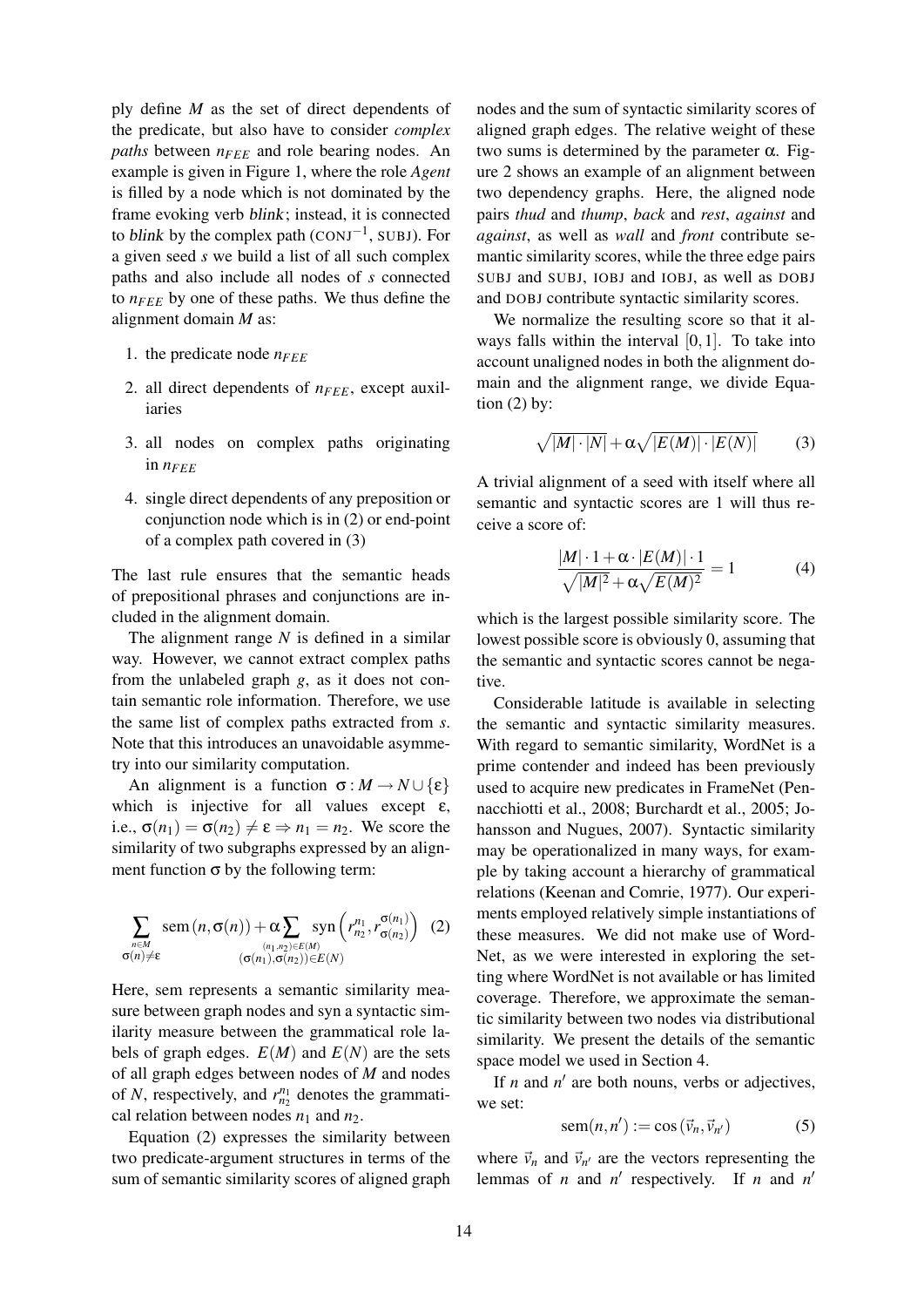

Figure 2: The dotted arrows show aligned nodes in the graphs for the two sentences *His back thudded against the wall.* and *The rest of his body thumped against the front of the cage.* (Graph edges are also aligned to each other.) The alignment domain and alignment range are indicated in bold face. The verb thud evokes the frame *Impact*.

are identical prepositions or conjunctions we set  $sem(n, n') := 1$ . In all other cases sem $(n, n') := 0$ . As far as syntactic similarity is concerned, we chose the simplest metric possible and set:

$$
syn(r,r') := \begin{cases} 1 & \text{if } r = r' \\ 0 & \text{otherwise} \end{cases}
$$
 (6)

#### 3.2 Alignment Search

The problem of finding the best alignment according to the scoring function presented in Equation (2) can be formulated as an integer linear program. Let the binary variables  $x_{ik}$  indicate whether node  $n_i$  of graph *s* is aligned to node  $n_k$  of graph *g*. Since it is not only nodes but also graph edges that must be aligned we further introduce binary variables  $y_{ijkl}$ , where  $y_{ijkl} = 1$  indicates that the edge between nodes  $n_i$  and  $n_j$  of graph *s* is aligned to the edge between nodes  $n_k$  and  $n_l$  of graph g. This follows a general formulation of the graph alignment problem based on maximum structural matching (Klau, 2009). In order for the *xik* and *yi*<sub>ikl</sub> variables to represent a valid alignment, the following constraints must hold:

1. Each node of *s* is aligned to at most one node of *g*:  $\sum_k x_{ik} \leq 1$ 

- 2. Each node of *g* is aligned to at most one node of *s*:  $\sum_i x_{ik} \leq 1$
- 3. Two edges may only be aligned if their adjacent nodes are aligned:  $y_{ijkl} \leq x_{ik}$  and  $y_{ijkl} \leq x_{jl}$

The scoring function then becomes:

$$
\sum_{i,k} \operatorname{sem}(n_i, n_k) x_{ik} + \alpha \cdot \sum_{i,j,k,l} \operatorname{syn}\left(r_{n_j}^{n_i}, r_{n_l}^{n_k}\right) y_{ijkl} \tag{7}
$$

We solve this optimization problem with a version of the branch-and-bound algorithm (Land and Doig, 1960). In general, this graph alignment problem is NP-hard (Klau, 2009) and usually solved approximately following a procedure similar to beam search. However, the special structure of constraints 1 to 3, originating from the required injectivity of the alignment function, allows us to solve the optimization exactly. Our implementation of the branch-and-bound algorithm does not generally run in polynomial time, however, we found that in practice we could efficiently compute optimal alignments in almost all cases (less than 0.1% of alignment pairs in our data could not be solved in reasonable time). This relatively benign behavior depends crucially on the fact that we do not have to consider alignments between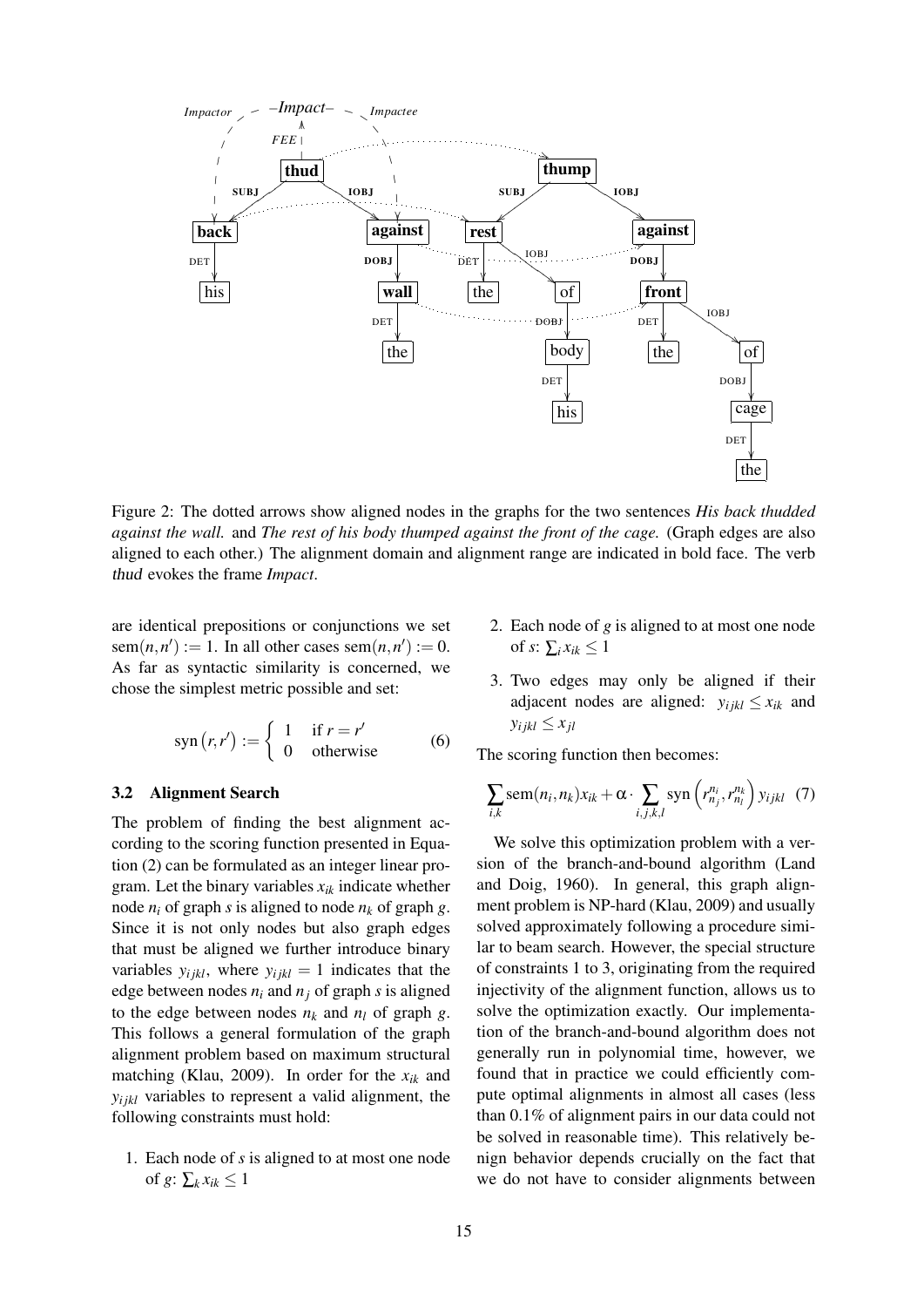full graphs, and the number of nodes in the aligned subgraphs is limited.

# 4 Experimental Design

In this section we present our experimental set-up for assessing the performance of our method. We give details on the data sets we used, describe the baselines we adopted for comparison with our approach, and explain how our system output was evaluated.

Data Our experiments used annotated sentences from FrameNet as a seed corpus. These were augmented with automatically labeled sentences from the BNC which we used as our expansion corpus. FrameNet sentences were parsed with RASP (Briscoe et al., 2006). In addition to phrase structure trees, RASP delivers a dependency-based representation of the sentence which we used in our experiments. FrameNet role annotations were mapped onto those dependency graph nodes that corresponded most closely to the annotated substring (see Fürstenau  $(2008)$  for a detailed description of the mapping algorithm). BNC sentences were also parsed with RASP (Andersen et al., 2008).

We randomly split the FrameNet corpus<sup>1</sup> into 80% training set, 10% test set, and 10% development set. Next, all frame evoking verbs in the training set were ordered by their number of occurrence and split into two groups, *seen* and *unseen*. Every other verb from the ordered list was considered unseen. This quasi-random split covers a broad range of predicates with a varying number of annotations. Accordingly, the FrameNet sentences in the training and test sets were divided into the sets *train seen*, *train unseen*, *test seen*, and *test unseen*. As we explain below, this was necessary for evaluation purposes.

The *train seen* dataset consisted of 24,220 sentences, with 1,238 distinct frame evoking verbs, whereas *train unseen* contained 24,315 sentences with the same number of frame evoking verbs. Analogously, *test seen* had 2,990 sentences and 817 unique frame evoking verbs; the number of sentences in *test unseen* was 3,064 (with 847 unique frame evoking verbs).

Model Parameters The alignment model presented in Section 3 crucially relies on the similar-

ity function that scores potential alignments (see Equation (2)). This function has a free parameter, the weight  $\alpha$  for determining the relative contribution of semantic and syntactic similarity. We tuned  $α$  using leave-one-out cross-validation on the development set. For each annotated sentence in this set we found its most similar other sentence and determined the best alignment between the two dependency graphs representing them. Since the true annotations for each sentence were available, it was possible to evaluate the accuracy of our method for any  $\alpha$  value. We did this by comparing the true annotation of a sentence to the annotation its nearest neighbor would have induced by projection. Following this procedure, we obtained best results with  $\alpha = 0.2$ .

The semantic similarity measure relies on a semantic space model which we built on a lemmatized version of the BNC. Our implementation followed closely the model presented in Fürstenau and Lapata (2009) as it was used in a similar task and obtained good results. Specifically, we used a context window of five words on either side of the target word, and 2,000 vector dimensions. These were the common context words in the BNC. Their values were set to the ratio of the probability of the context word given the target word to the probability of the context word overall. Semantic similarity was measured using the cosine of the angle between the vectors representing any two words. The same semantic space was used to create the distributional profile of a frame (which is the centroid of the vectors of its verbs). For each unknown verb, we consider the *k* most similar frame candidates (again similarity is measured via cosine). Our experiments explored different values of *k* ranging from 1 to 10.

Evaluation Our evaluation assessed the performance of a semantic frame and role labeler with and without the annotations produced by our method. The labeler followed closely the implementation described in Johansson and Nugues (2008). We extracted features from dependency parses corresponding to those routinely used in the semantic role labeling literature (see Baker et al. (2007) for an overview). SVM classifiers were trained<sup>2</sup> with the LIBLINEAR library (Fan et al., 2008) and learned to predict the frame name, role spans, and role labels. We followed

<sup>&</sup>lt;sup>1</sup>Here, we consider only FrameNet example sentences featuring verbal predicates.

<sup>&</sup>lt;sup>2</sup>The regularization parameter  $C$  was set to 0.1.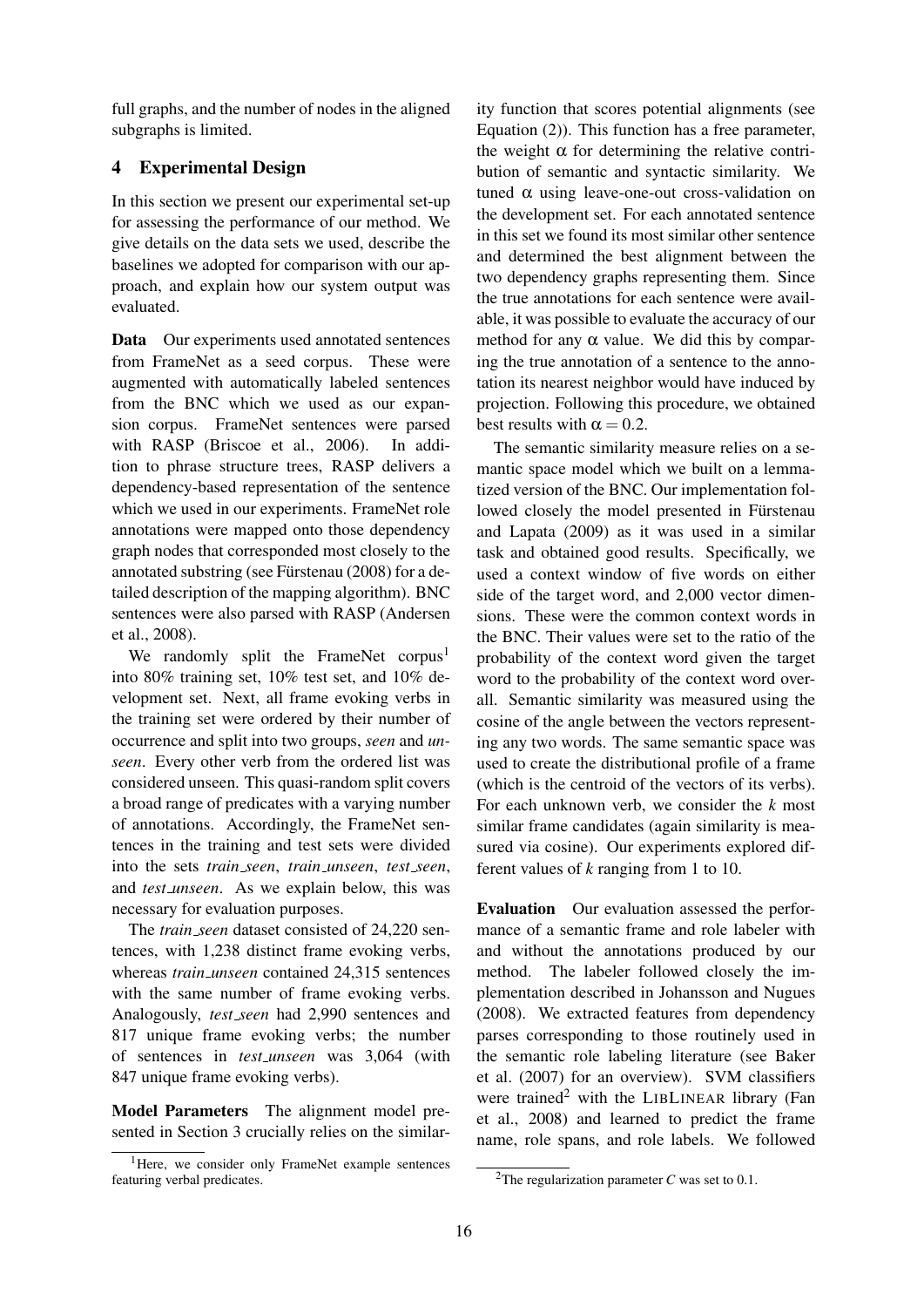

Figure 3: Frame labeling accuracy on high, medium and low frequency verbs, before and after applying our expansion method; the labeler decides among  $k = 1, \ldots, 10$  candidate frames.

the one-versus-one strategy for multi-class classification (Friedman, 1996).

Specifically, the labeler was trained on the *train seen* data set without any access to training instances representative of the "unknown" verbs in *test unseen*. We then trained the labeler on a larger set containing *train seen* and new training examples obtained with our method. To do this, we used *train seen* as the seed corpus and the BNC as the expansion corpus. For each "unknown" verb in *train unseen* we obtained BNC sentences with annotations projected from their most similar seeds. The quality of these sentences as training instances varies depending on their similarity to the seed. In our experiments we added to the training set the 20 highest scoring BNC sentences per verb (adding less or more instances led to worse performance).

The average number of frames which can be evoked by a verb token in the set *test unseen* was 1.96. About half of them (1,522 instances) can evoke only one frame, 22% can evoke two frames, and 14 instances can evoke up to 11 different frames. Finally, there are 120 instances (4%) in *test unseen* for which the correct frame is not annotated on any sentence in *train seen*.



Figure 4: Role labeling *F*<sup>1</sup> for high, medium, and low frequency verbs (roles of mislabeled frames are counted as wrong); the labeler decides among  $k = 1, \ldots, 10$  candidate frames.

## 5 Results

We first examine how well our method performs at frame labeling. We partitioned the frame evoking verbs in our data set into three bands (High, Medium, and Low) based on an equal division of the range of their occurrence frequency in the BNC. As frequency is strongly correlated with polysemy, the division allows us to assess how well our method is performing at different degrees of ambiguity. Figure 3 summarizes our results for High, Medium, and Low frequency verbs. The number of verbs in each band are 282, 282, and 283, respectively. We compare the frame accuracy of a labeler trained solely on the annotations available in FrameNet (Without expansion) against a labeler that also uses annotations created with our method (After expansion). Both classifiers were employed in a setting where they had to decide among *k* candidate frames. These were the *k* most similar frames to the unknown verb in question. We also show the accuracy of a simple baseline labeler, which randomly chooses one of the *k* candidate frames.

The graphs in Figure 3 show that for verbs in the Medium and Low frequency bands, both classifiers (with and without expansion) outperform the baseline of randomly choosing among *k* candidate frames. Interestingly, rather than defaulting to the most similar frame  $(k = 1)$ , we observe that ac-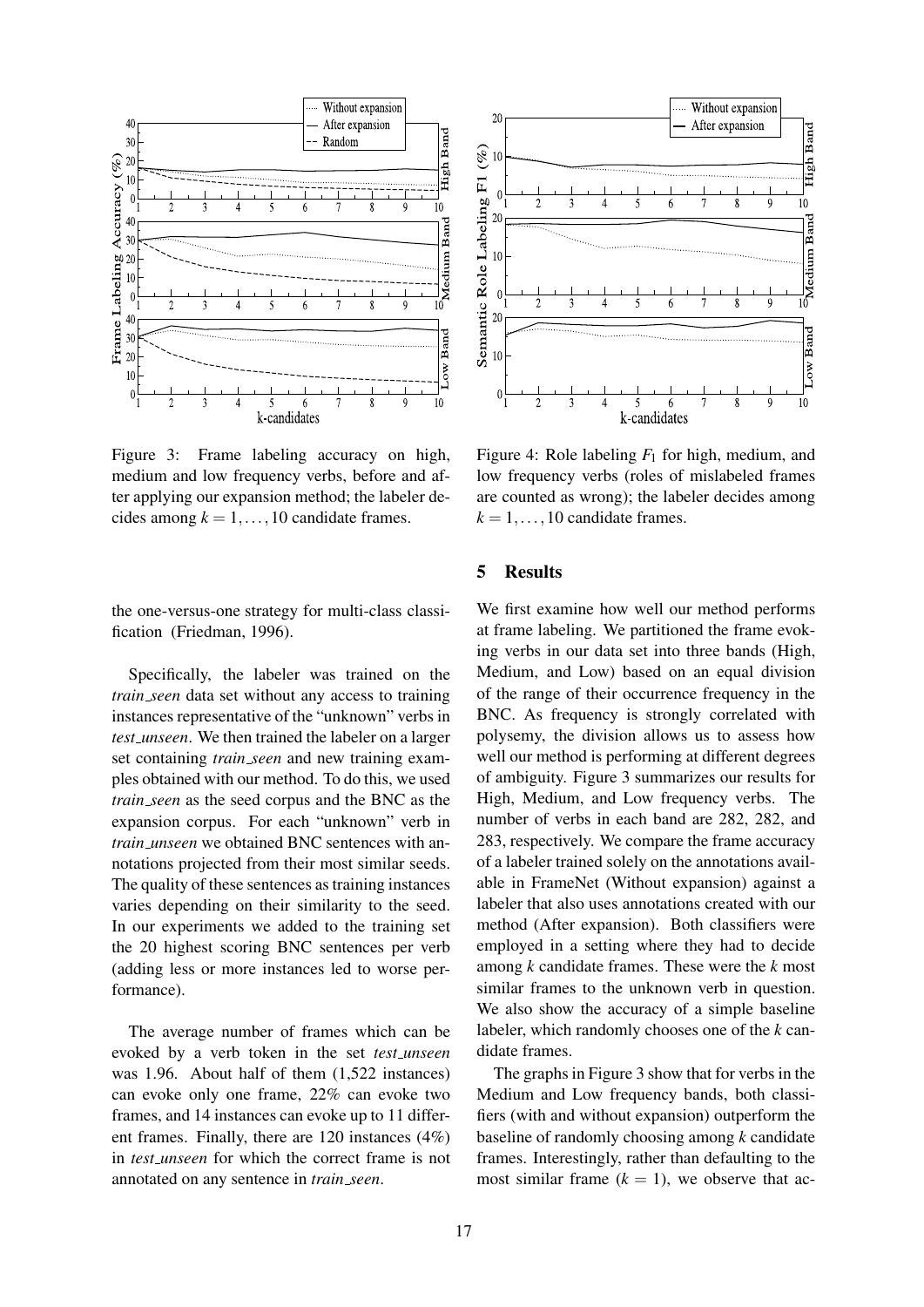

Figure 5: Hybrid frame labeling accuracy  $(k = 1)$ for High frequency verbs).

curacy improves when frame selection is viewed as a classification task. The classifier trained on the expanded training set consistently outperforms the one trained on the original training set. While this is also true for the verbs in the High frequency band, labeling accuracy peaks at  $k = 1$  and does not improve when more candidate frames are considered. This is presumably due to the skewed sense distributions of high frequency verbs, and defaulting to the most likely sense achieves relatively good performance.

Next, we evaluated our method on role labeling, again by comparing the performance of our role labeler on the expanded and original training set. Since role and frame labeling are interdependent, we count all predicted roles of an incorrectly predicted frame as wrong. This unavoidably results in low role labeling scores, but allows us to directly compare performance across different settings (e.g., different number of candidate frames, with or without expansion). Figure 4 reports labeled  $F_1$  for verbs in the High, Medium and Low frequency bands. The results are similar to those obtained for frame labeling; the role labeler trained on the the expanded training set consistently outperforms the labeler trained on the unexpanded one. (There is no obvious baseline for role labeling, which is a complex task involving the prediction of frame labels, identification of the role bearing elements, and assignment of role labels.) Again, for High frequency verbs simply defaulting to  $k = 1$  performs best.

Taken together, our results on frame and role labeling indicate that our method is not very effective for High frequency verbs (which in practice should be still annotated manually). We there-



Figure 6: Hybrid role labeling  $F_1$  ( $k = 1$  for High frequency verbs).

fore also experimented with a hybrid approach that lets the classifier choose among *k* candidates for Medium and Low frequency verbs and defaults to the most similar candidate for High frequency verbs. Results for this approach are shown in Figures 5 and 6. All differences between the expanded and the unexpanded classifier when choosing between the same  $k > 1$  candidates are significant according to McNemar's test ( $p < .05$ ). The best frame labeling accuracy (26.3%) is achieved by the expanded classifier when deciding among  $k = 6$  candidate frames. This is significantly better  $(p < .01)$  than the best performance of the unexpanded classifier (25.0%), which is achieved at  $k = 2$ . Role labeling results follow a similar pattern. The best expanded classifier  $(F_1=14.9\%$  at  $k=6$ ) outperforms the best unexpanded one  $(F_1=14.1\%$  at  $k=2)$ . The difference in performance as significant at  $p < 0.05$ , using stratified shuffling (Noreen, 1989).

## 6 Conclusions

This paper presents a novel semi-supervised approach for reducing the annotation effort involved in creating resources for semantic role labeling. Our method acquires training instances for unknown verbs (i.e., verbs that are not evoked by existing FrameNet frames) from an unlabeled corpus. A key assumption underlying our work is that verbs with similar meanings will have similar argument structures. Our task then amounts to finding the seen instances that resemble the unseen instances most, and projecting their annotations. We represent this task as a graph alignment problem, and formalize the search for an optimal alignment as an integer linear program under an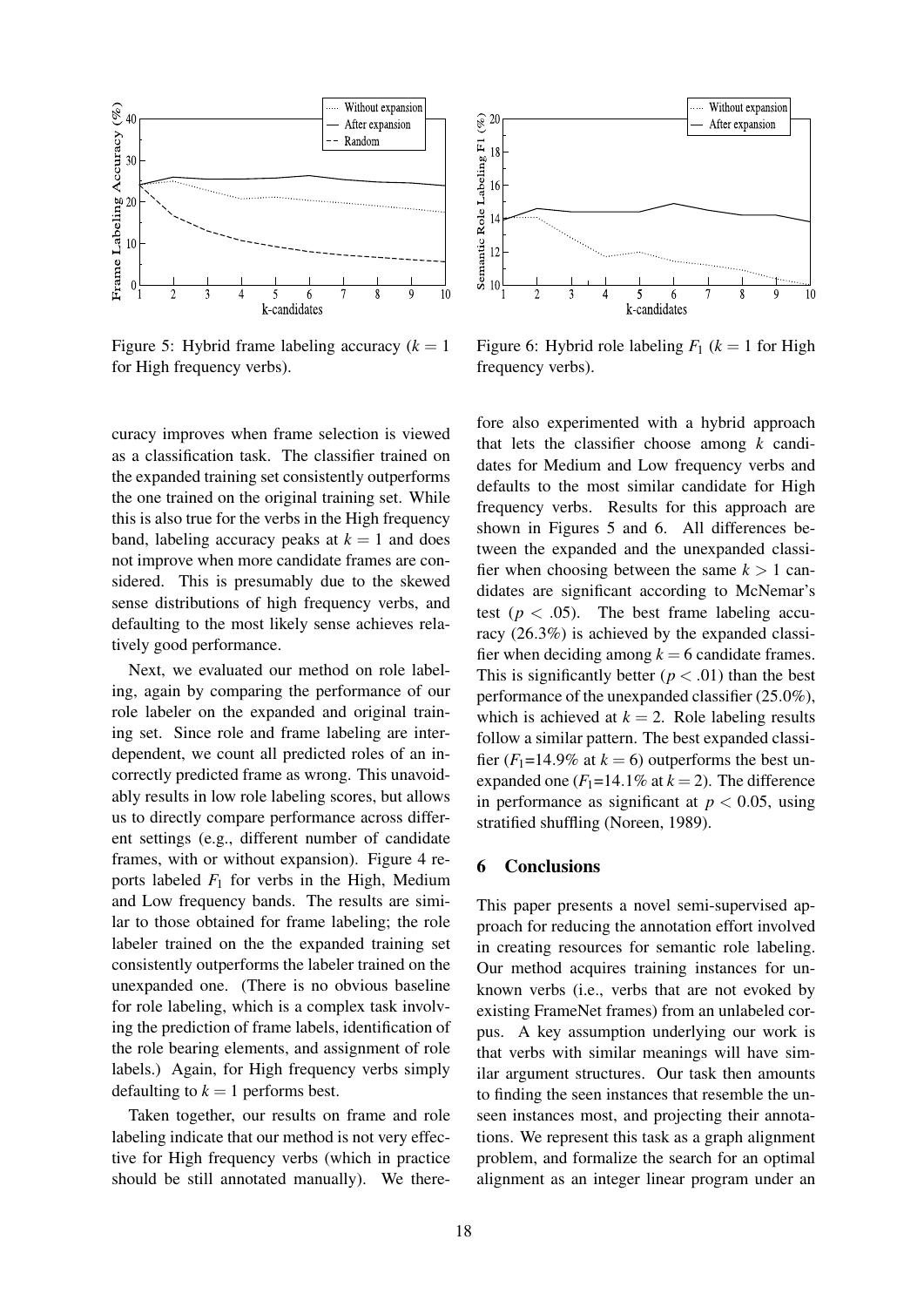objective function that takes semantic and structural similarity into account.

Experimental results show that our method improves frame and role labeling accuracy, especially for Medium and Low frequency verbs. The overall frame labeling accuracy may seem low. There are at least two reasons for this. Firstly, the unknown verb might have a frame for which no manual annotation exists. And secondly, many errors are due to near-misses, i.e., we assign the unknown verb a wrong frame which is nevertheless very similar to the right one. In this case, accuracy will not give us any credit.

An obvious direction for future work concerns improving our scoring function. Pennacchiotti et al. (2008) show that WordNet-based similarity measures outperform their simpler distributional alternatives. An interesting question is whether the incorporation of WordNet-based similarity would lead to similar improvements in our case. Also note that currently our method assigns unknown lexical items to existing frames. A better alternative would be to decide first whether the unknown item can be classified at all (because it evokes a known frame) or whether it represents a genuinely novel frame for which manual annotation must be provided.

Acknowledgments The authors acknowledge the support of DFG (IRTG 715) and EPSRC (grant GR/T04540/01). We are grateful to Richard Johansson for his help with the re-implementation of his semantic role labeler. Special thanks to Manfred Pinkal for valuable feedback on this work.

#### References

- Øistein E. Andersen, Julien Nioche, Ted Briscoe, and John Carroll. 2008. The BNC Parsed with RASP4UIMA. In *Proceedings of the 6th International Language Resources and Evaluation Conference*, pages 865–869, Marrakech, Morocco.
- Collin F. Baker, Michael Ellsworth, and Katrin Erk. 2007. SemEval-2007 Task 19: Frame Semantic Structure Extraction. In *Proceedings of the 4th International Workshop on Semantic Evaluations*, pages 99–104, Prague, Czech Republic.
- Hans C. Boas. 2005. Semantic frames as interlingual representations for multilingual lexical databases. *International Journal of Lexicography*, 18(4):445– 478.
- Ted Briscoe, John Carroll, and Rebecca Watson. 2006. The Second Release of the RASP System. In *Pro-*

*ceedings of the COLING/ACL 2006 Interactive Presentation Sessions*, pages 77–80, Sydney, Australia.

- Aljoscha Burchardt, Katrin Erk, and Anette Frank. 2005. A WordNet Detour to FrameNet. In *Proceedings of the GLDV 200 Workshop GermaNet II*, Bonn, Germany.
- Rong-En Fan, Kai-Wei Chang, Cho-Jui Hsieh, Xiang-Rui Wang, and Chih-Jen Lin. 2008. LIBLINEAR: A Library for Large Linear Classification. *Journal of Machine Learning Research*, 9:1871–1874.
- Christiane Fellbaum, editor. 1998. *WordNet: An Electronic Database*. MIT Press, Cambridge, MA.
- Charles J. Fillmore, Christopher R. Johnson, and Miriam R. L. Petruck. 2003. Background to FrameNet. *International Journal of Lexicography*, 16:235–250.
- Jerome H. Friedman. 1996. Another approach to polychotomous classification. Technical report, Department of Statistics, Stanford University.
- Hagen Fürstenau and Mirella Lapata. 2009. Semisupervised semantic role labeling. In *Proceedings of the 12th Conference of the European Chapter of the Association for Computational Linguistics*, pages 220–228, Athens, Greece.
- Hagen Fürstenau. 2008. Enriching frame semantic resources with dependency graphs. In *Proceedings of the 6th Language Resources and Evaluation Conference*, pages 1478–1484, Marrakech, Morocco.
- Richard Johansson and Pierre Nugues. 2006. A FrameNet-based semantic role labeler for Swedish. In *Proceedings of the COLING/ACL 2006 Main Conference Poster Sessions*, pages 436–443, Sydney, Australia.
- Richard Johansson and Pierre Nugues. 2007. Using WordNet to extend FrameNet coverage. In Richard Johansson and Pierre Nugues, editors, *FRAME 2007: Building Frame Semantics Resources for Scandinavian and Baltic Languages*, pages 27–30, Tartu, Estonia.
- Richard Johansson and Pierre Nugues. 2008. The effect of syntactic representation on semantic role labeling. In *Proceedings of the 22nd International Conference on Computational Linguistics*, pages 393–400, Manchester, UK.
- E. Keenan and B. Comrie. 1977. Noun phrase accessibility and universal grammar. *Linguistic Inquiry*, 8:62–100.
- Gunnar W. Klau. 2009. A new graph-based method for pairwise global network alignment. *BMC Bioinformatics*, 10 (Suppl 1).
- A.H. Land and A.G. Doig. 1960. An automatic method for solving discrete programming problems. *Econometrica*, 28:497–520.